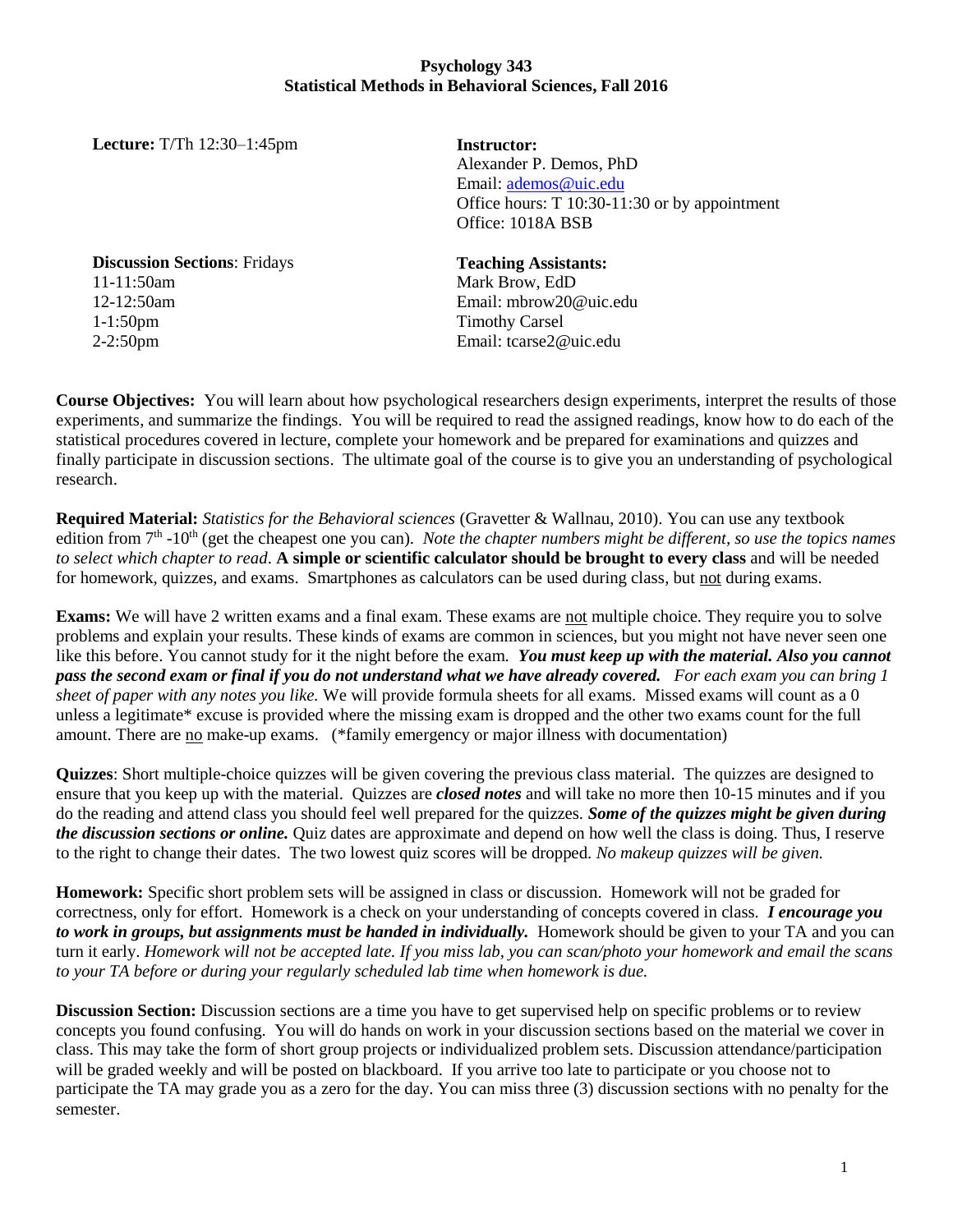## **Psychology 343 Statistical Methods in Behavioral Sciences, Fall 2016**

| <b>Grading breakdown:</b>               |      |   | Letter grades: |
|-----------------------------------------|------|---|----------------|
| Exams                                   | 65%  | A | $90-100$       |
| Quizzes (2 lowest scores dropped)       | 15%  | B | 80-89          |
| Homework (2 assignments can be skipped) | 10%  |   | 70-79          |
| Discussion Sections (2 can be skipped)  | 10%  |   | 60-69          |
| Total                                   | 100% | F | $0-59$         |

*Note: There is no curve.* 

**Attendance:** Attending lecture will make the readings clearer and I will be giving examples, so attendance will ensure you doing well in the class. Not all topics we cover appear in the book. Coming to class is necessity. Missing discussion will hinder your ability to practice under an experienced eye. We reserve the right to give unannounced extra credit for in-class assignments or unannounced pop-quizzes. There are no makeups for missing these opportunities or for missing class demonstrations, projects, etc. that occur during class or discussion time.

**Excuses**: Disasters happen and normal life gets disrupted. It happens to all of us. This is why you can drop two quizzes/homework and three discussion sections. Every might be legitimate, but I am not going to play judge so no matter your reason do not ask for your excuse to override the established policy\*. \*The one exception is religious holidays on the days of exams, quizzes, and discussions. See me one week BEFORE the holiday so we can work out an alternative.

**Blackboard:** I will post relevant information about the assignments and other course information on our website. It is *your* responsibly to check it before coming to class. Please be sure to update Blackboard with your UIC e-mail address. If you fail to check your e-mail, or if e-mail sent to you is returned as undeliverable, you are still responsible for the content of that e-mail. *Note: This is not an online class so announcements made in class are not always going to be duplicated on blackboard.* 

**Academic Integrity & Class Conduct:** Don't be a twit and tweet during class. Distract me or your fellow class members with your social media nonsense (facebook, twitter, texting) may result in public embarrassment. You have been warned. There will be no tolerance for plagiarism or cheating. Cheating during exams is a serious matter and will not be tolerated. In this course, plagiarism/cheating will result in loss of credit for the exam or assignment and/or suspension from the university (see *Student Disciplinary Policy* for what qualities are academic integrity*: http://dos.uic.edu/docs/Student%20Disciplinary%20Policy.pdf)*

**Students with Disabilities:** Students who think that they may need accommodations because of a disability are encouraged to meet with me privately early in the semester. Information about reasonable accommodations is found at <https://drc.uic.edu/guide-to-accommodations/>

**Getting Help:** As the semester progresses I expect you will need help. *Do not delay is seeking help. The longer you stay confused the harder it will be to catch up.* The TAs and I am here to help you as much as we can, and if there is a problem, it is always easier to address it *before* the fact rather than after it.

**The Academic Center for Excellence** can help if you feel you need more individualized instruction in reading and/or writing; study skills, time management, etc. phone (312) 413-0031.

**Counseling Services** are available for all UIC students. You may seek free and confidential services from the Counseling Center <www.counseling.uic.edu>. The Counseling Center is located in the Student Services Building; you may contact them at (312) 996-3490. In addition to offering counseling services, the Counseling Center also operates the InTouch Crisis Hotline from 6:00 p.m.-10:30 p.m. They offer support and referrals to callers, as well as telephone crisis interventions; please call (312) 996-5535.